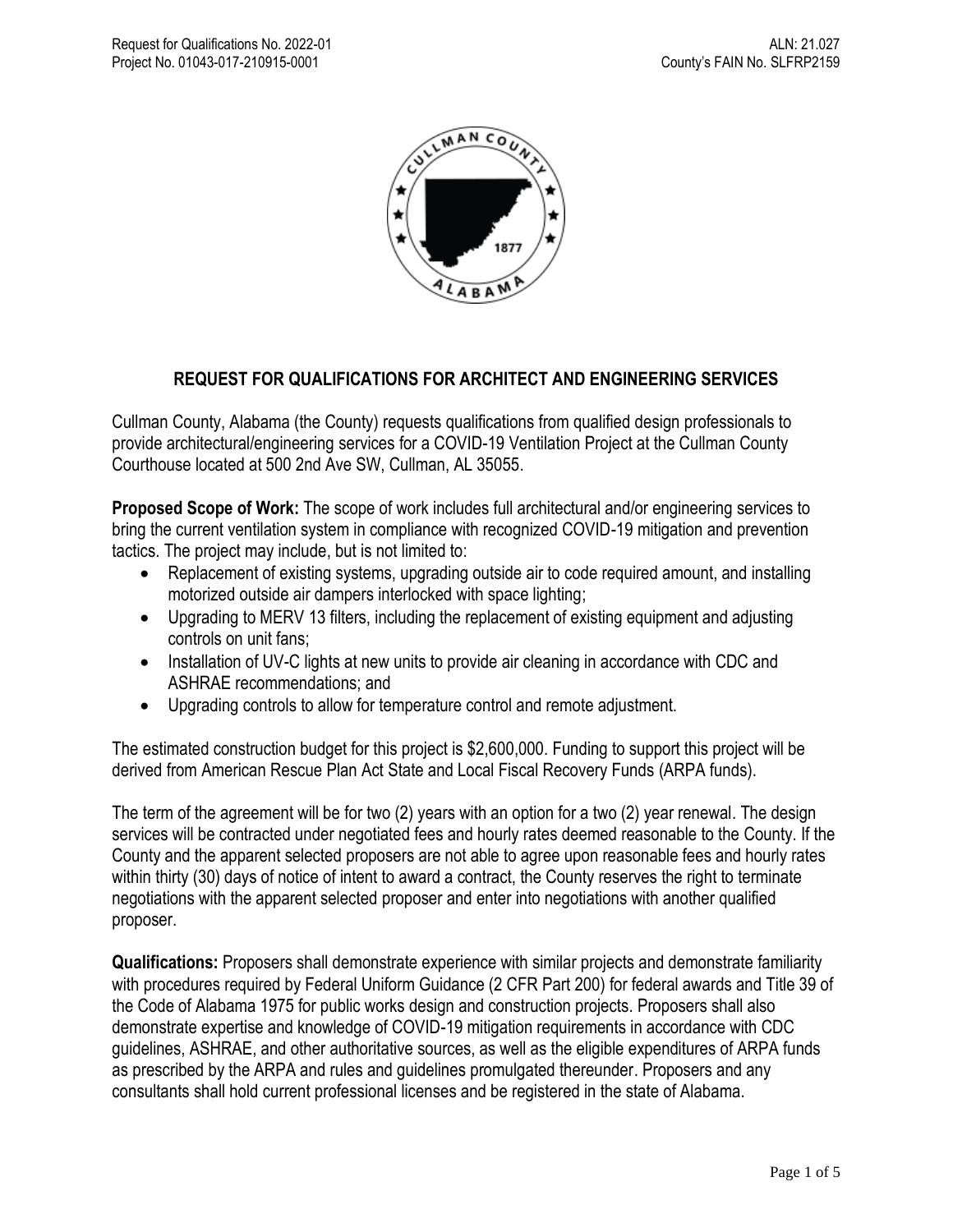**Minimum Legal Requirements:** Proposers selected for work by a county must be compliant with federal and state statutes, regulations, and executive orders. Minimum requirements are included in Attachment 1.

**Response:** Interested professionals shall submit:

- 1. A letter of interest.
- 2. A statement of qualification utilizing GSA Standard Form 330 for the primary firm and all proposed consultants, and information for three (3) similar relevant projects, including the project description, project budget, scope of work, photographs (before and after), owner's name and contact information, plus any other relevant information for projects. Proposer should also demonstrate its knowledge of COVID-19 Ventilation Projects in accordance with relevant authoritative services and eligibility of ARPA funds for COVID-19 Ventilation Projects. Form 330 is available at [https://www.gsa.gov/reference/forms.](https://www.gsa.gov/reference/forms)

The Statement of Qualifications will comprise 100% of the proposer's score.

## **Qualifications must be received no later than** *4:00 p.m.* **Central Standard Time on Thursday, January 13, 2022.**

Submit one original and an exact electric copy on a jump drive of all required qualification information to:

Shane Bailey Cullman County Courthouse 500 2nd Ave SW, Room 105 Cullman, AL 35055.

For questions and additional information, contact Shane Bailey at [sbailey@co.cullman.al.us.](mailto:sbailey@co.cullman.al.us)

## **Qualifications will be opened at** *10:00 a.m.* **Central Standard Time on Friday, January 14, 2022.**

This request for qualifications is not an offer to contract but seeks the submission of qualifications from qualified, professional respondents that may form the basis for the negotiation of an agreement. The County reserves the right to reject any or all qualifications and to solicit additional qualifications, through the Request for Qualifications process, if that is determined to be in the best interests of the County or necessary to comply with federal and state laws, regulations, standards, and guidance.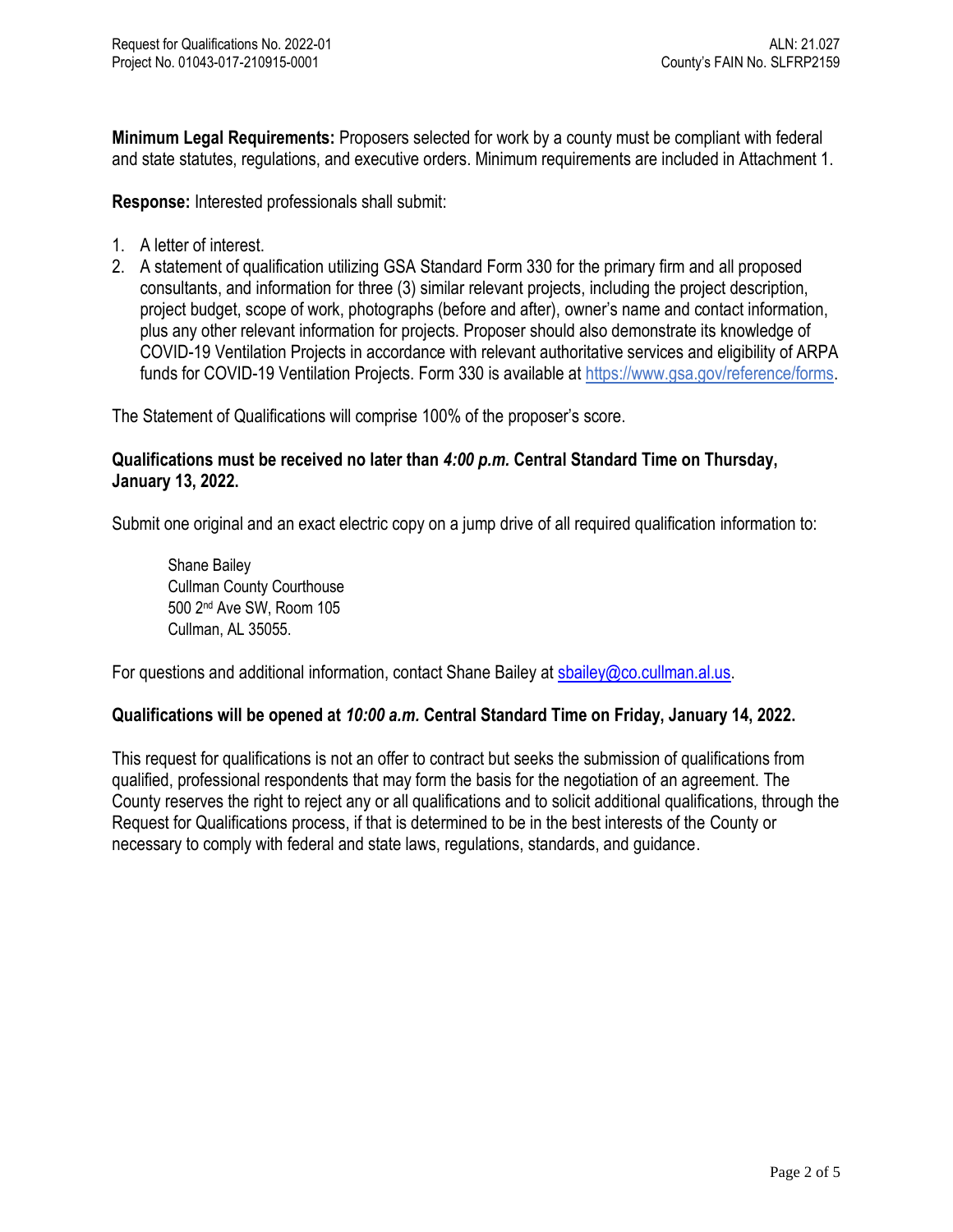## Attachment 1 Minimum Legal Requirements

Section 31-13-1, et seq., of the Code of Alabama 1975 imposes conditions on the award of County contracts. Firms must agree to fully comply with the Immigration Reform and Control Act of 1986, as amended by the Immigration Act of 1990, and the Beason-Hammon Alabama Taxpayer and Citizen Protection Act. Architects and engineers should review and adhere to these guidelines as appropriate to their project type.

Section 41-16-5 of the Code of Alabama 1975 imposes conditions on the award of County contracts. The firm must certify that it is not currently engaged in, and will not engage in, the boycott of a person or an entity based in or doing business with a jurisdiction with which this state can enjoy open trade.

Applicant agrees to comply with the requirements of section 603 of the American Rescue Plan Act, Pub. L. No. 117-2 (March 11, 2021) (the "Act"), regulations adopted by Treasury pursuant to section 603(f) of the Act, codified as 31 CFR Part 35, and guidance issued by Treasury regarding the foregoing. Applicant shall provide for such compliance by other parties in any agreements it enters into with other parties relating to this project.

Federal regulations applicable to this contract include, without limitation, the following:

- 1. Uniform Administrative Requirements, Cost Principles, and Audit Requirements for Federal Awards, 2 C.F.R. Part 200, other than such provisions as Treasury may determine are inapplicable to this award and subject to such exceptions as may be otherwise provided by Treasury. Subpart F – Audit Requirements of the Uniform Guidance, implementing the Single Audit Act, shall apply to this award.
- 2. OMB Guidelines to Agencies on Governmentwide Debarment and Suspension Nonprocurement), 2 C.F.R. Part 180, including the requirement to include a term or condition in all lower tier covered transactions (contracts and subcontracts described in 2 C.F.R. Part 180, subpart B) that the award is subject to 2 C.F.R. Part 80 and Treasury's implementing regulation at 31 C.F.R. Part 19.
- 3. Governmentwide Requirements for Drug-Free Workplace, 31 C.F.R. Part 20.
- 4. New Restrictions on Lobbying, 31 C.F.R. Part 21.
- 5. Generally applicable federal environmental laws and regulations.

Statutes and regulations prohibiting discrimination applicable to this award include, without limitation, the following:

- 1. Title VI of the Civil Rights Act of 1964 (42 U.S.C. §§ 2000d et seq.) and Treasury's implementing regulations at 31 C.F.R. Part 22, which prohibit discrimination on the basis of race, color, or national origin under programs or activities receiving federal financial assistance;
- 2. The Fair Housing Act, Title VIII of the Civil Rights Act of 1968 (42 U.S.C. §§ 3601 et seq.), which prohibits discrimination in housing on the basis of race, color, religion, national origin, sex, familial status, or disability;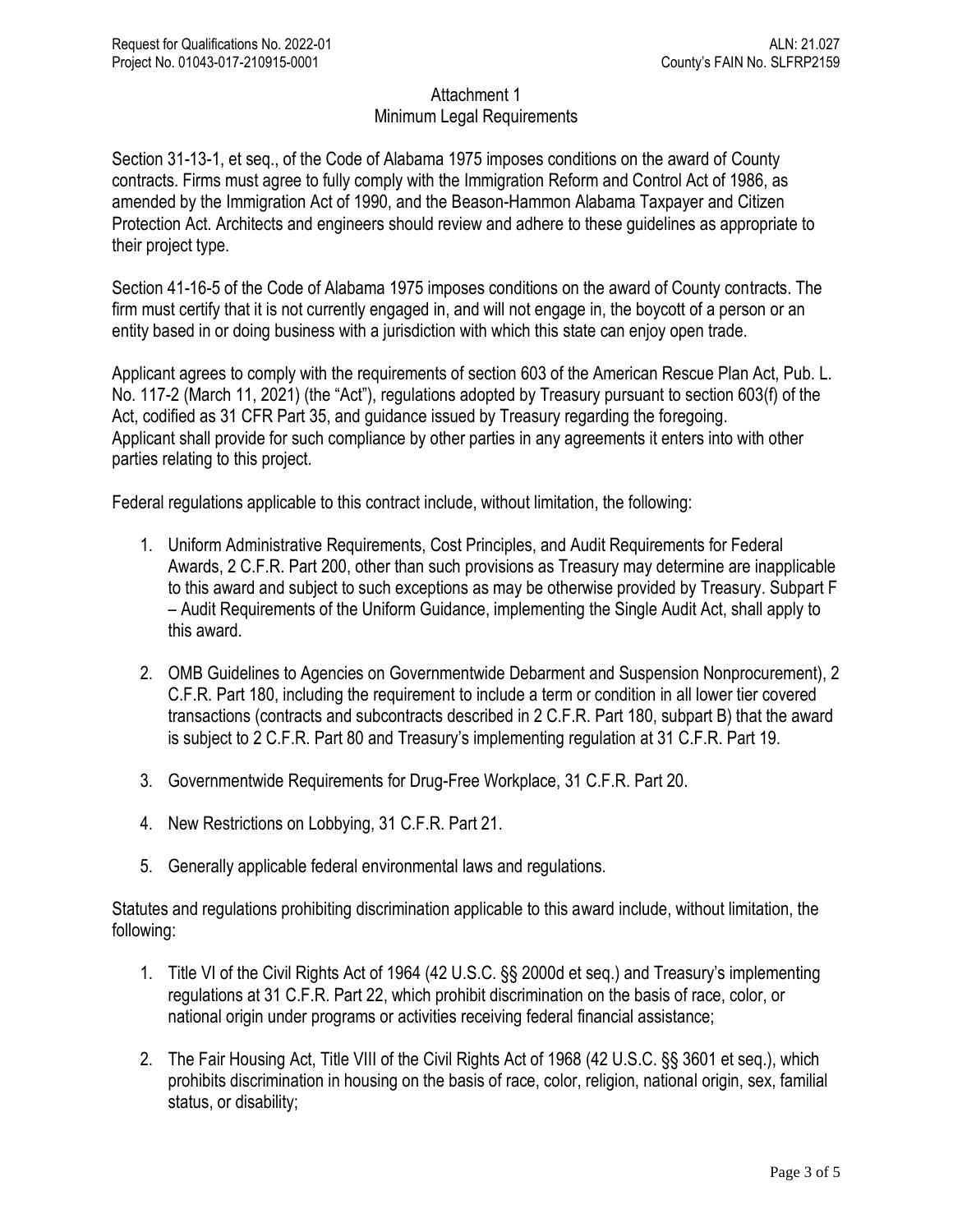- 3. Section 504 of the Rehabilitation Act of 1973, as amended (29 U.S.C. § 794), which prohibits discrimination on the basis of disability under any program or activity receiving federal financial assistance;
- 4. The Age Discrimination Act of 1975, as amended (42 U.S.C. §§ 6101 et seq.), and Treasury's implementing regulations at 31 C.F.R. Part 23, which prohibit discrimination on the basis of age in programs or activities receiving federal financial assistance; and
- 5. Title II of the Americans with Disabilities Act of 1990, as amended (42 U.S.C. §§ 12101 et seq.), which prohibits discrimination on the basis of disability under programs, activities, and services provided or made available by state and local governments or instrumentalities or agencies thereto.

Applicant agrees to comply, as applicable, with requirements of the Hatch Act (5 U.S.C. §§ 1501-1508 and 7324-7328), which limit certain political activities of state or local government employees whose principal employment is in connection with an activity financed in whole or in part by this federal assistance.

Applicant understands that making false statements or claims in connection with the use of ARPA funds is a violation of federal law and may result in criminal, civil, or administrative sanctions, including fines, imprisonment, civil damages and penalties, debarment from participating in federal awards or contracts, and/or any other remedy available by law.

In accordance with 41 U.S.C. § 4712, applicant may not discharge, demote, or otherwise discriminate against an employee in reprisal for disclosing to any of the list of persons or entities provided below, information that the employee reasonably believes is evidence of gross mismanagement of a federal contract or grant, a gross waste of federal funds, an abuse of authority relating to a federal contract or grant, a substantial and specific danger to public health or safety, or a violation of law, rule, or regulation related to a federal contract (including the competition for or negotiation of a contract) or grant.

The list of persons and entities referenced in the paragraph above includes the following:

- 1. A member of Congress or a representative of a committee of Congress;
- 2. An Inspector General;
- 3. The Government Accountability Office;
- 4. A Treasury employee responsible for contract or grant oversight or management;
- 5. An authorized official of the Department of Justice or other law enforcement agency;
- 6. A court or grand jury; or
- 7. A management official or other employee of the County, contractor, or subcontractor who has the responsibility to investigate, discover, or address misconduct.

Applicants shall inform their employees in writing of the rights and remedies provided for whistleblowers in the predominant native language of the workforce.

Pursuant to Executive Order 13043, 62 FR 19217 (Apr. 18, 1997), recipient should encourage its contractors to adopt and enforce on-the job seat belt policies and programs for their employees when operating company-owned, rented, or personally owned vehicles.

Pursuant to Executive Order 13513, 74 FR 51225 (Oct. 6, 2009), recipient should encourage its employees, subrecipients, and contractors to adopt and enforce policies that ban text messaging while